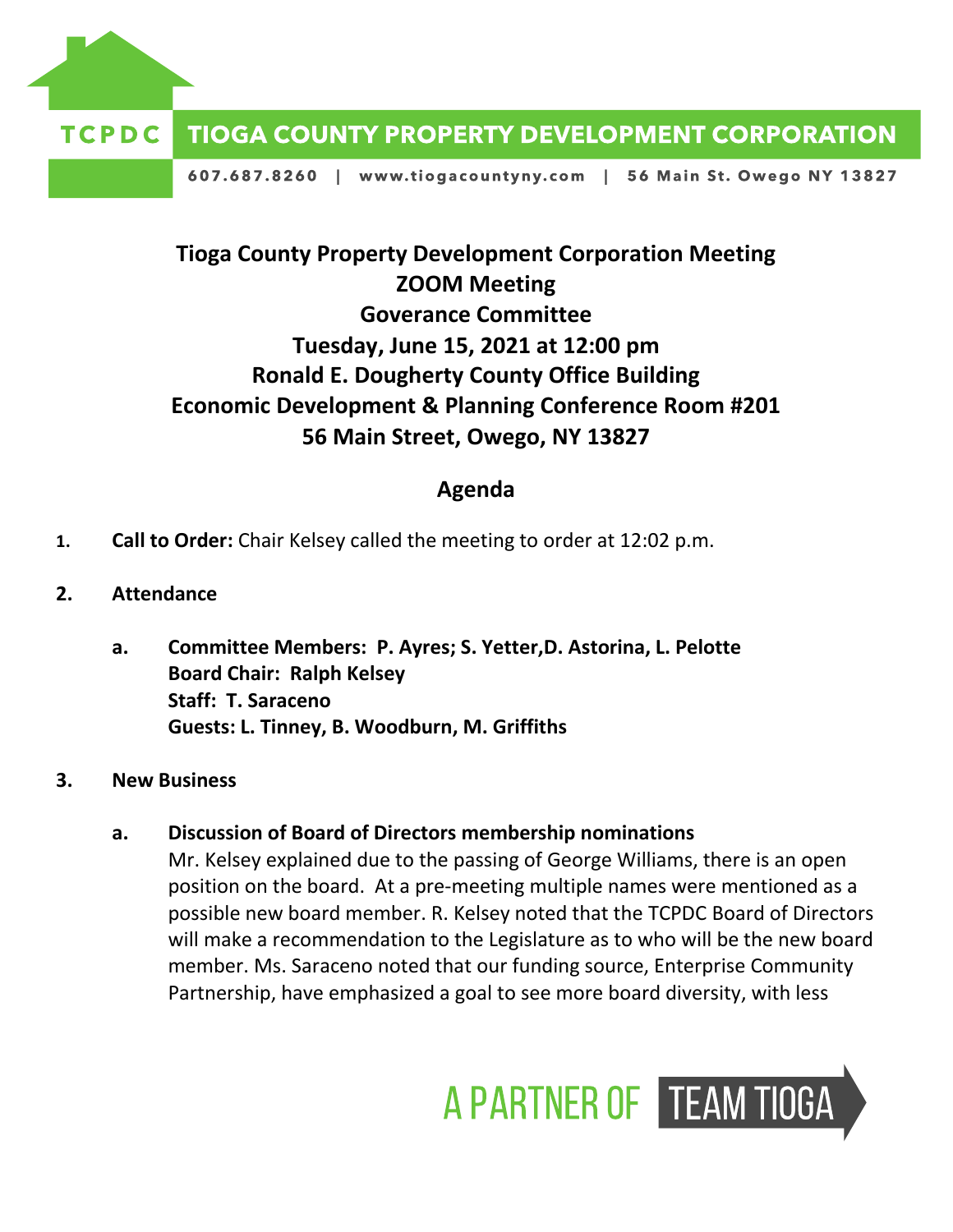elected officials and more community representatives. Mr. Kelsey suggested that if possible, the new board member be a representative of the Spencer Community, as they currently do not have representation on the board. **ACTION: Ms, Saraceno will send an email to board members asking for them to consider a nomination for a board member candidate. At the July 28th Board meeting it will be on the agenda to consider a recomendaton to forward to the TC Legislature for their approval**.

#### **b. Discussion of Land Bank Director Evaluation**

Mr. Kelsey explained that the board is responsible for evaluating the Land Bank Director. Mr. Ayers asked if the LDC or IDA had a template for a director evaluation that the Land Bank Board could use. Ms. Saraceno noted that L. Tinney has provided the IDA Director evaluation form which can used. **ACTION: Ms. Saraceno will send an email and distribute the form to board members for their review and determine its use for the Land Bank Director evaluation.** 

# **c. Discussion of Land Bank staffing**

Ms. Saraceno informed the committee that she is stepping down as Land Bank Director as of August 1, 2021, and C. Haskell will no longer be taking the minutes for the meeting.

Ms. Saraceno explained that Brittany Woodburn, Deputy Director of Economic Development & Planning is interested and willing to fill the Land Bank Director role. Ms. Tinney noted that upon discussion with the ED&P Legislative committee they are agreeable to B. Woodburn taking on this role, as long as the board approves.

Ms. Tinney went on to explain that B. Woodburn is qualified to fill this role, as she has extensive background in grant writing and project management, has a working knowledge of Land Bank activities, and has recently been attending the Land Bank webinars. Ms. Pelotte noted that she thinks B. Woodburn is qualified and able to take on this position.

Ms. Woodburn explained that she has worked closely with T. Saraceno, and noted her experience with grant administration, project management, and work with state level projects. Mr. Kelsey asked how this change would affect the staffing and budget of the ED&P department. Ms. Tinney explained that currently, via the executed Administrative Services Agreement between TCPDC and TCED&P in effect until 12/31/21, a portion of the Enterprise Communtiy Partnership grant funding is paid to TCED&P every quarter for administration and salary. In 2022,